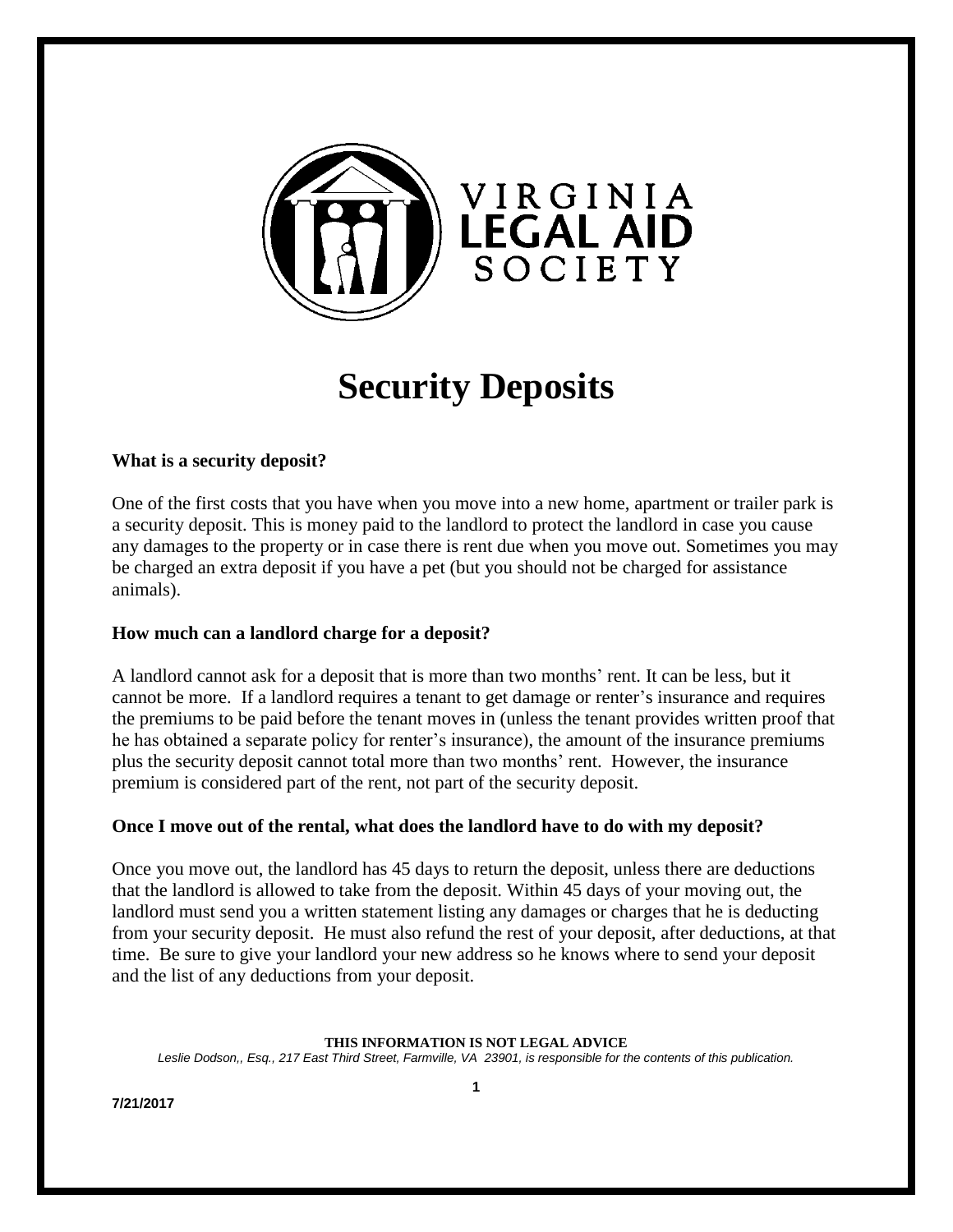## **When can the landlord deduct from my security deposit?**

During the 45 days after you move out, the landlord can use all or part of the deposit for damages that you caused to the property, as long as the damages are not "reasonable wear and tear." For instance, if you lived somewhere for a long time, the carpet may not look new anymore and the walls may need to be painted. That is reasonable wear and tear and you should not have to pay for the carpet to be replaced or the walls repainted. However, if you burn a hole in the carpet or you punch a hole in the wall, those are damages, not normal wear and tear, and the landlord can deduct the cost of those repairs from your deposit.

## **Are damages the only thing that the landlord can make deductions for?**

No. The landlord can use the deposit for other costs set out in the lease. For instance, some leases state that the tenant agrees to pay the cost of carpet cleaning once she moves out. If that part of the lease is proper, the landlord can deduct for that charge. The landlord can also deduct any unpaid rent or late fees from the deposit.

The landlord may be able to withhold a reasonable portion of the security deposit to cover any unpaid water, sewer, or other utilities that were your responsibility to pay directly to the utility company under the lease agreement. The landlord must first give you notice of the intent to withhold that amount. That notice may be given to you in a termination or vacating notice, or in a separate written notice at least 15 days prior to the landlord's disposition of the security deposit. If the landlord actually pays the utility bills that were your responsibility, then the landlord must give you written confirmation of that fact within 10 days after the payment was made, along with payment to you of any balance of the security deposit owing. On the other hand, if you can provide written proof to the landlord that you actually paid the utility bills, then the landlord must properly refund the security deposit.

## **Is it okay for me not to pay my last month's rent and tell the landlord to use my deposit for the final month's rent?**

Not unless the landlord agrees. The landlord is allowed to have the security deposit available after the tenant moves out in case there are damages to the rental property. If the landlord does agree that the deposit may be used for the final month's rent, and any late fees, be sure to get the agreement in writing and signed by the landlord.

## **Does the landlord have to let me know what deductions he has made?**

Yes, within 45 days after you move out, the landlord must give you written notice of any deductions that he has made from the deposit. The landlord must list all the deductions that were made from the deposit. The landlord must keep records for each tenant of all deductions for two years and you should be able to look at your records.

### **THIS INFORMATION IS NOT LEGAL ADVICE**

*Leslie Dodson,, Esq., 217 East Third Street, Farmville, VA 23901, is responsible for the contents of this publication.*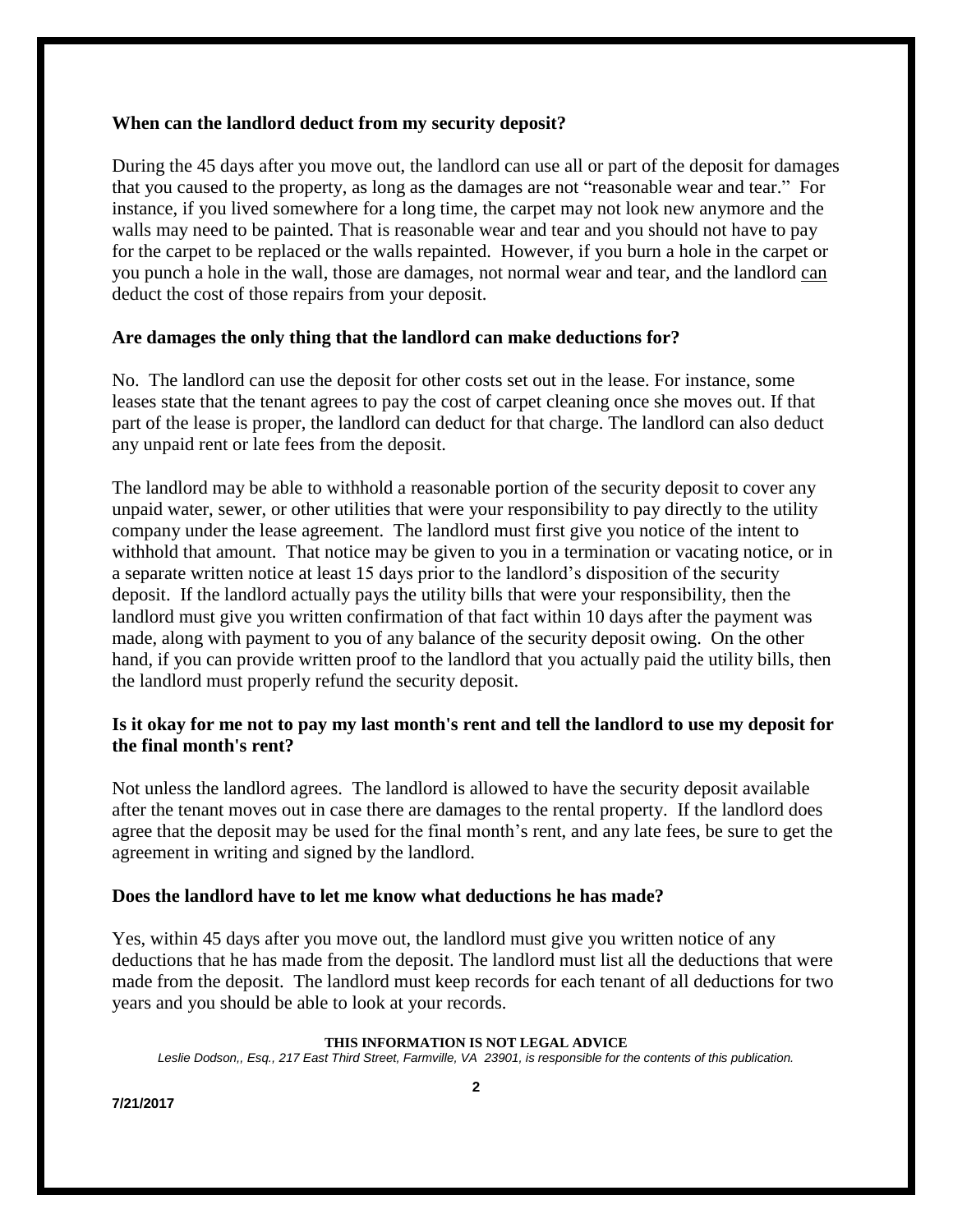## **How can I make sure I am not charged for damages that I did not cause?**

Ask for an inspection when you move in. Make a **written** list of any damages that you see within five days of moving in. **Sign the list, put the date on it, and give a copy to the landlord. Keep the list.** The landlord is supposed to do this, but sometimes they do not. If the landlord prepares a list, check it carefully and add any damages that you see that are not on the list. Keep a copy of that list. Before you move out, make a **written** request to attend a move out inspection. Be sure to give the landlord a phone number to notify you of the date and time of the inspection. The inspection should be held within 72 hours after you move out. After the inspection, ask for a copy of the landlord's list of damages. You may want to take pictures of any damages you see when you move in and of the condition of the rental when you move out. You may also want to have someone else look at the condition of your apartment when you move out so he or she could be a witness if necessary.

## **What if the security deposit does not cover all the damages?**

The landlord can sue you for any other damages and for unpaid rent or late fees which are not covered by the deposit.

## **What if the landlord does not return all or part of the deposit that I feel that I am entitled to?**

You can file a lawsuit--called a Warrant in Debt-- in the General District Court where the property is located. There will be a fee for filing the case and for service of the lawsuit on the landlord. You will need to bring as much documentation as possible to court. This should include cancelled checks, the lease, any move-in or move-out inspection reports, pictures, and witnesses. If the landlord fails to handle the refund of the deposit according to law, the landlord may have to pay your attorney's fees.

The landlord may file a counter-claim if he thinks you have caused damages. The landlord may try to prove that you should not get all, or any, of your deposit back, or even that you owe the landlord more than the amount of the security deposit. If the landlord does counter-claim, then you will have to defend against that, in addition to proving your own claim for return of the security deposit.

## **If the property is sold or transferred to a new owner while I was living there, who is supposed to return my security deposit?**

The owner of the property when you move out is responsible for refunding your deposit. The law requires the owner of rental property, when selling or otherwise transferring that property, to turn over any security deposits, along with any accrued interest, to the new owner. In other

## **THIS INFORMATION IS NOT LEGAL ADVICE**

*Leslie Dodson,, Esq., 217 East Third Street, Farmville, VA 23901, is responsible for the contents of this publication.*

**7/21/2017**